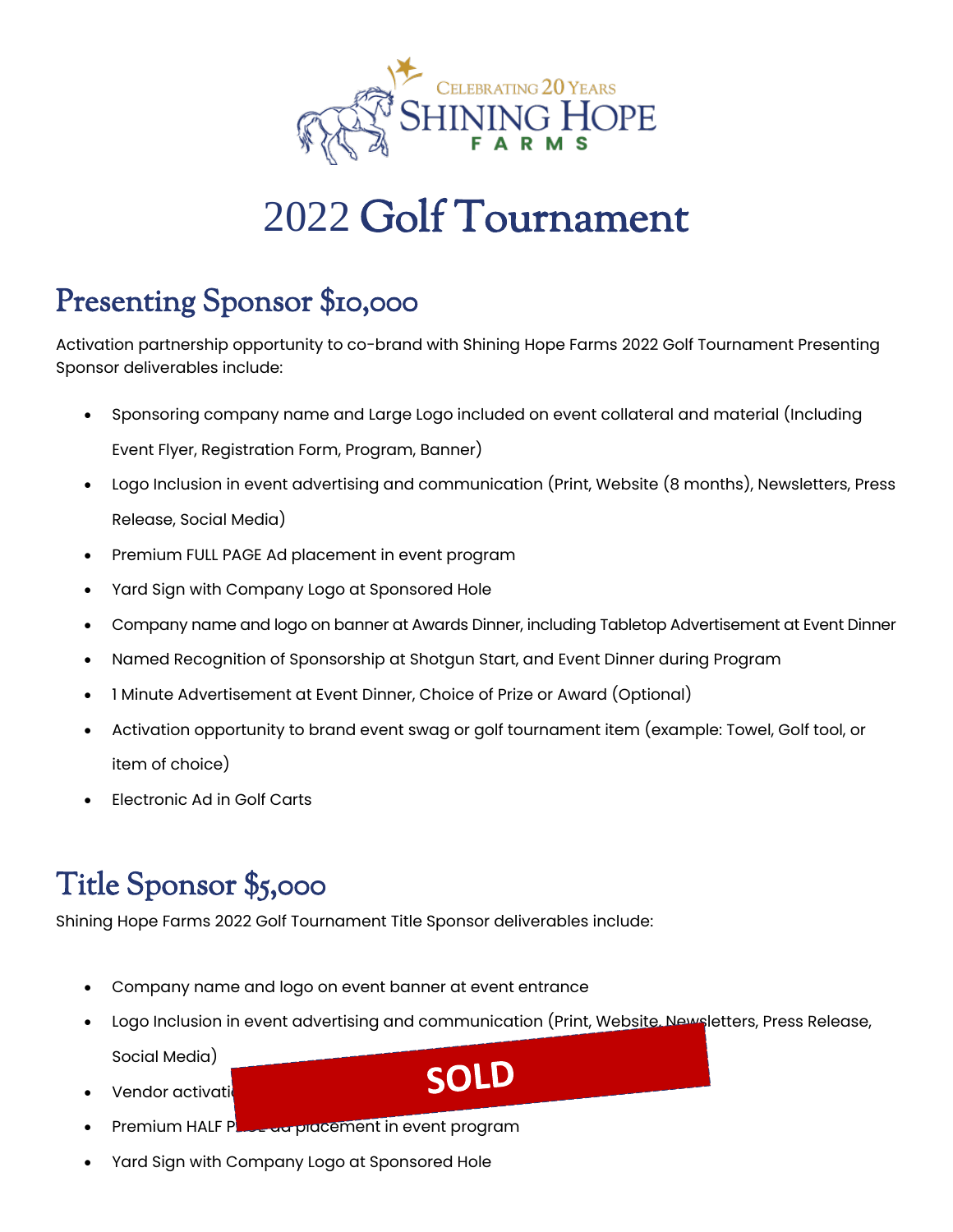- Company Name and Logo on Banner at Awards Dinner including Tabletop Advertisement at Event Dinner
- Named Recognition of Sponsorship at Shotgun Start, and Event Dinner during Program
- 1 Minute Advertisement at Event Dinner
- Electronic Ad in Golf Carts

### Beer Sponsor \$5,000

Shining Hope Farms 2022 Golf Tournament Beer Sponsor deliverables include:

- Company name and logo on event banner at event entrance
- Logo Inclusion in event advertising and communication (Print, Website, Newsletters, Press Release, Social Media)
- Beer Cart/Vendor activation opportunity at event
- Premium HALF PAGE ad placement in event program
- Yard Sign with Company Logo at Sponsored Hole and Beer Carts
- Company Name and Logo on Banner at Awards Dinner including Tabletop Advertisement at Event **Dinner**
- Named Recognition of Sponsorship at Shotgun Start, and Event Dinner during Program
- 1 Minute Advertisement at Event Dinner
- Electronic Ad in Golf Carts

# Golf Ball Sponsor \$7,500

Shining Hope Farms 2022 Golf Tournament Golf Ball Sponsor deliverables include:

- Activation opportunity to brand company logo on golf balls, to be given out to all 120 players in swag bag
- Company name and logo event banner at event entrance
- Logo Inclusion in event advertising and communication (Print, Website, Newsletters, Press Release, Social Media)
- Vendor activation opportunity at event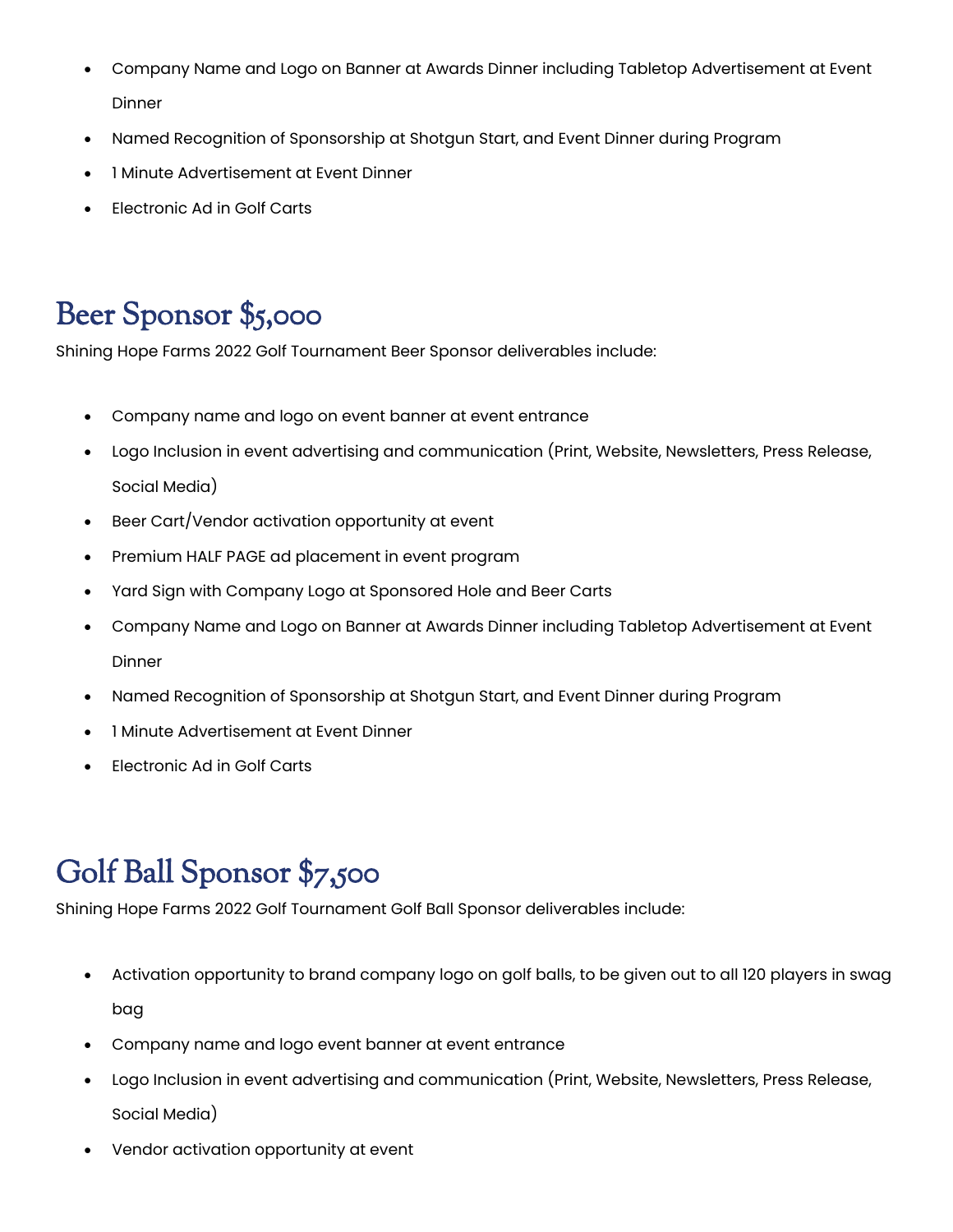- Premium HALF PAGE ad placement in event program
- Yard Sign with Company Logo at Sponsored Hole
- Company Name and Logo on Banner at Awards Dinner including Tabletop Advertisement at Event Dinner
- Named Recognition of Sponsorship at Shotgun Start, and Event Dinner during Program
- 1 Minute Advertisement at Event Dinner
- Electronic Ad in Golf Carts

# Mulligan Sponsor \$5,000

Shining Hope Farms 2022 Golf Tournament Mulligan Sponsor deliverables include:

- Company name and logo event banner at event entrance
- Logo Inclusion in event advertising and communication (Print, Website, Newsletters, Press Release, Social Media)
- Logo on Mulligan packages purchased by golf participants
- Vendor activation opportunity at event
- Premium HALF PAGE ad placement in event program
- Yard Sign with Company Logo at Sponsored Hole
- Company Name and Logo on Banner at Awards Dinner including Tabletop Advertisement at Event Dinner
- Named Recognition of Sponsorship at Shotgun Start, and Event Dinner during Program
- 1 Minute Advertisement at Event Dinner
- Electronic Ad in Golf Carts

#### Event Sponsor \$2,500

Shining Hope Farms 2022 Golf Tournament Event Sponsor deliverables include:

- Company name and logo on event banner at event entrance
- Company name and logo in event Program, email communication
- Vendor activation opportunity at event (Tent, Giveaway, Item in Swag Bag)
- Recognition of Sponsorship on Shining Hope Farms Website
- Premium HALF PAGE Ad placement in event program
- Named Recognition of Sponsorship at Shotgun Start, and Event Dinner